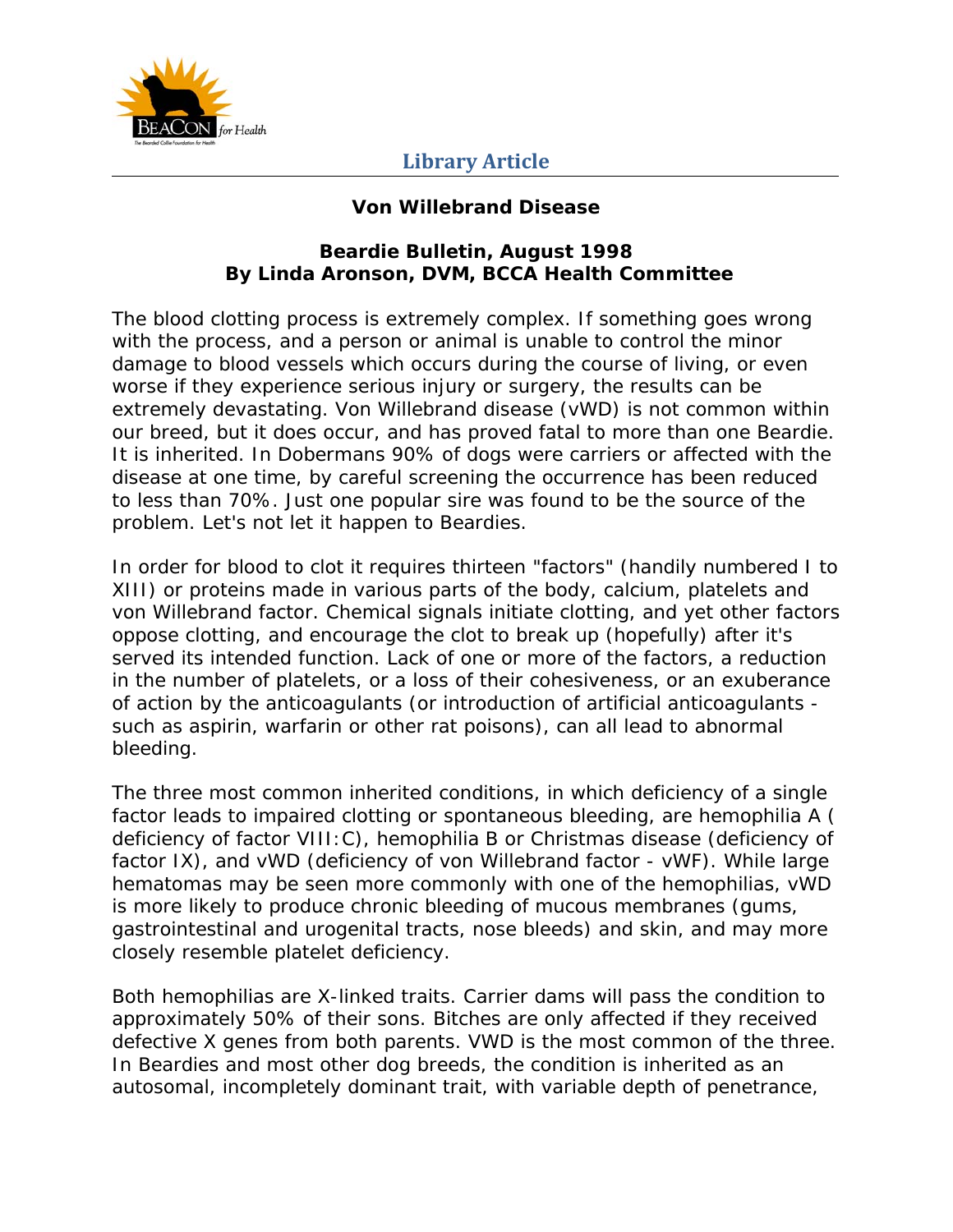

accounting for varying degrees of expression (type 1 vWD). A rare homozygous form is lethal, pups may be resorbed, born dead or die within a few days. VWD is exacerbated by concurrent hypothyroidism. Daily replacement thyroid medication may resolve clinical signs in mild to moderate cases. Abnormal platelet function and thrombocytopenia (low platelet count) may also accompany hypothyroidism, exacerbate the tendency to bleed and respond to thyroid replacement therapy. VWF is made by the cells lining blood vessels. It forms a complex with the factor VIII:C. The complex acts as a precoagulant, speeding up clot formation. VWF is also necessary for normal adhesion of platelets to injured blood vessels, especially when blood flow is rapid or turbulent, and to attract further platelets to the growing clot.

The only way to be certain that a particular dog is not a carrier of vWD is to measure the level of vWF. This is not always as simple as it sounds. Blood samples must be collected using clean venipuncture and good blood flow directly into tubes or syringes containing trisodium citrate in a ratio of 9 parts blood:1 of citrate. If the sample is not obtained cleanly or the animal was stressed, there will be hemolysis (breakdown of red blood cells) or minute clots in the sample - these may raise or lower the level of vWF antigen in the sample. If there is any question about sample quality, retest. More than one test with the same result increases confidence in the accuracy of the results. If clots are seen in the sample, discard and obtain a second sample, preferably from a second vein or a different location on the same vein, using a new needle and syringe. After blood collection, it is mixed thoroughly with the citrate and then centrifuged. The plasma is transferred to a new tube, and should be packaged in an insulated container with an ice pack and shipped overnight to the testing laboratory. VWF levels are increased if the sample becomes heated during shipment. Any result over 200% is rejected, and improper handling is assumed.

| Bleeding Time           | $\vert \text{vWF:Ag}(\%)$ | Interpretation                                                                   |
|-------------------------|---------------------------|----------------------------------------------------------------------------------|
| Normal                  | $60$ or $>$               | Normal range 70-172%                                                             |
| Normal*                 | 60-69                     | Low end of normal; mates should have<br>higher levels and pups should be checked |
| Normal/prolonged* 50-59 |                           | Equivocal range (this may be considered<br>to be 50-69%), may be borderline      |

The table below provides an interpretation of vWF antigen results.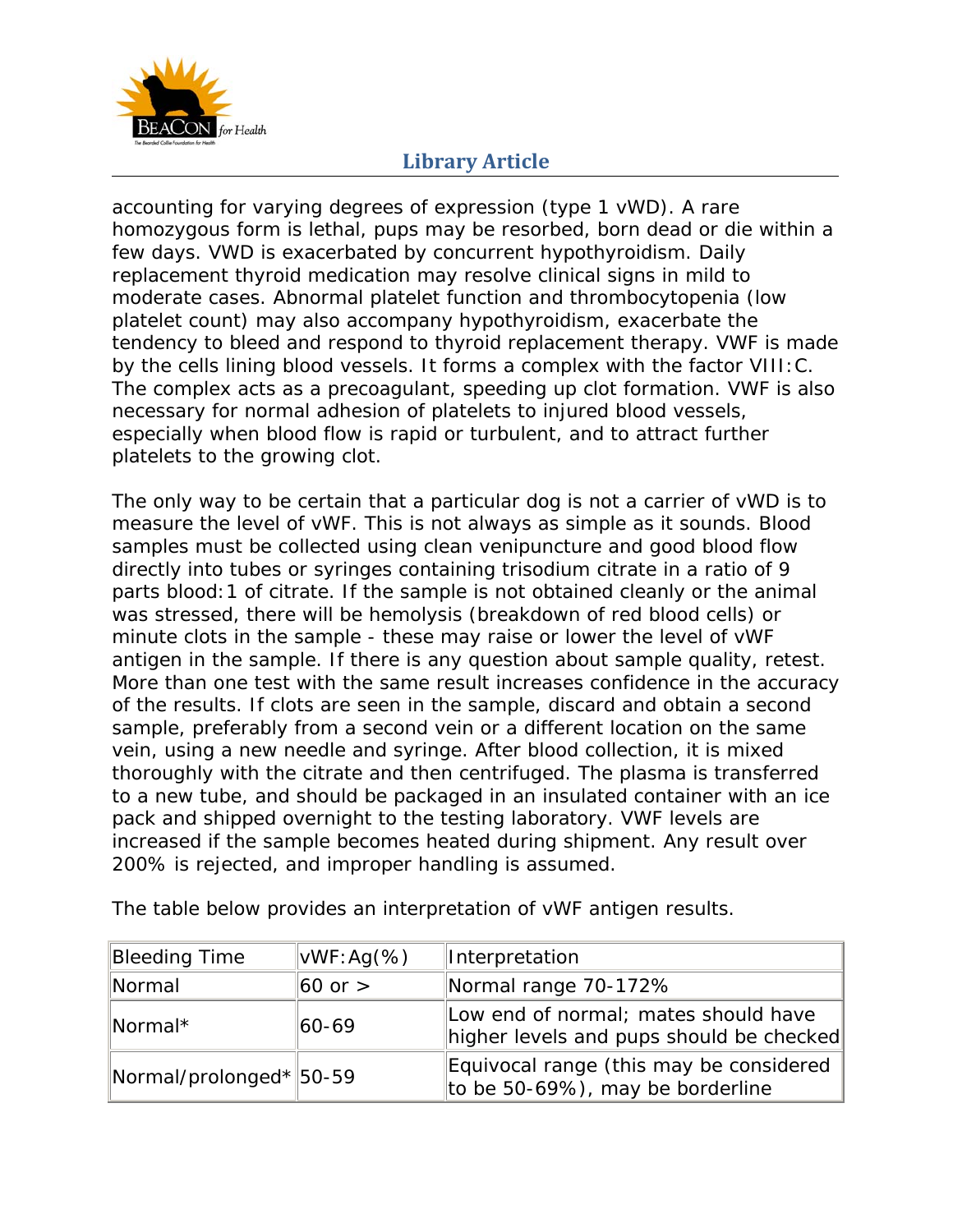

|                                       |                            | normal or heterozygous carrier of vWD<br>gene. Retest and/or breed only to higher<br>testing mate. Pups should be checked.                                                     |
|---------------------------------------|----------------------------|--------------------------------------------------------------------------------------------------------------------------------------------------------------------------------|
| $\text{Normal/prolonged*} \text{&50}$ |                            | Heterozygous carrier of vWD gene, if<br>asymptomatic. Carriers may revert to<br>affected status, particularly if stressed.<br>Breed only to vWD normal mates and<br>test pups. |
| Prolonged*                            | < 50                       | Type 1 vWD. Clinically affected<br>heterozygote. Should not be used for<br>breeding.                                                                                           |
| Normal/prolonged*                     | $\leq 7$<br>(undetectable) | Severe (penetrant) heterozygous carrier<br>of vWD gene, is asymptomatic.<br>Inadvisable to breed.                                                                              |
| Prolonged*                            | < 7<br>(undetectable)      | If clinically affected has severe form of<br>type 1 vWD (heterozygotes, as<br>homozygosity is lethal). Should not be<br>bred.                                                  |
| Normal                                | $200$ or $>$               | Probably reflects stress, incorrectly<br>collected sample or activation of vWF by<br>disease. Retest.                                                                          |

\* Concomitant thyroid dysfunction (hypothyroidism) alone will aggravate existing vWD and increase the risk for bleeding with or without vWD being present. In general, 80% of dogs with a vWF:Ag of less than 35% will have abnormal bleeding. With vWF levels between 35-50% about 20% of dogs will bleed abnormally, and from 50-70% the percentage of dogs showing abnormal bleeding approaches 20%. Bleeding time is assessed by cutting one or more claws too short using a sharp blade. Blood should be allowed to flow freely with no attempt made to stop bleeding. Normal bleeding time is up to 5 minutes for the dog.

Table courtesy of W. Jean Dodds DVM

*(Editor Note: Gene markers have been identified for several breeds with vWD and a genetic screening test will be a more reliable indicator of a dog's vWD status). If you belong to a breed where the problem has been identified and studied, check with your breed health representative or the*